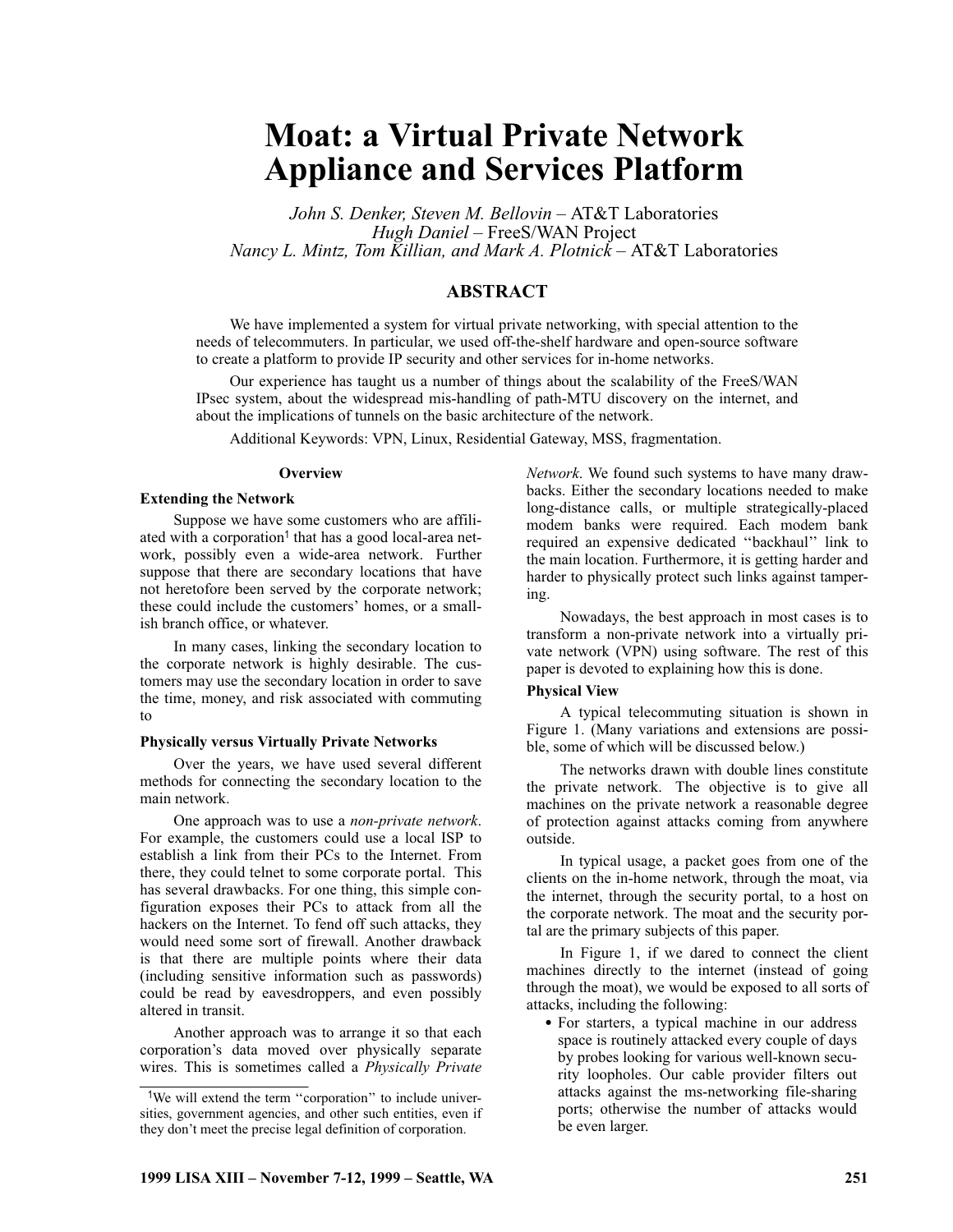- Secondly, there is the possibility that evildoers could compromise one of the routers or other machines along the way.
- A relatively remote possibility is that a neighbor could attack the signal on the neighborhood cable. This is harder than you might think, because of security features in the cable modems. Each modem (unlike, say, an ethernet tap) knows what IP addresses it is supposed to serve, and is programmed to not pass traffic intended for other modems. This is enforced with weak link-level encryption.

There are two ways to look at how our system protects the private networks. We begin by discussing the physical viewpoint, as diagrammed in Figure 1.

On the home network, the client machines (the PC, the Mac, etc.) are configured so that the moat is their default router. When an IP packet (which we will call a raw IP packet) from the client machine arrives at the moat, it is encrypted. This encrypted data is then encapsulated (''put into an envelope'') and sent via the internet to the security portal at corporate headquarters. The security portal removes the encrypted data from the envelope, decrypts it, and sends the raw IP data on its way via the corporate network.

Data flowing in the other direction is treated the same way.

Because of this system, a hacker cannot determine the raw contents of the packets flowing between the home LAN and the corporate network. Furthermore, the hacker cannot determine the identities of the client machines or the corporate hosts, or even how many of them there are. The only traffic that flows over the public internet consists of packets from the moat to the security portal and vice versa. All such packets use IP protocol 50 (ESP, i.e., Encapsulated







**Figure 2**: Telecommuting Setup – Virtual View.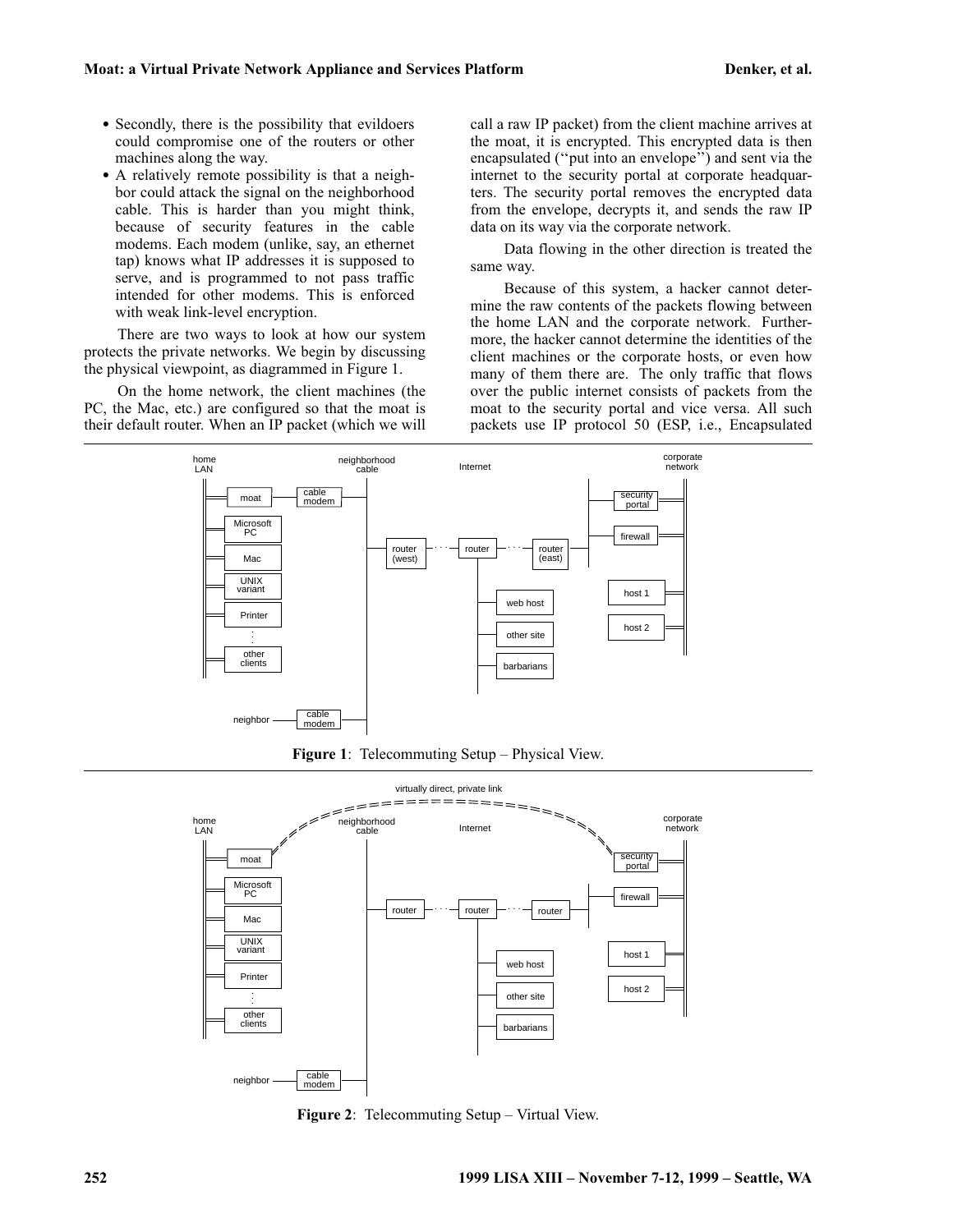Security Payload) so an attacker cannot even determine the IP protocols that the raw packets are using.

A typical machine on the public internet will have no route to the client PC except through the corporate firewall. Even if an attacker guesses that the moat is in a position to forward traffic to the client PC, the moat refuses to forward traffic that doesn't come from the corporate security portal.

## **Virtual View**

Another way to look at this is the virtual viewpoint, as diagrammed in Figure 2. It appears to the users that there is a virtually direct, private connection from the moat to the security portal.

Indeed, the traceroute command conforms to the virtual view, reporting that there is a single hop between the moat the the security portal, no matter how many physical hops there are in Figure 1.

In the setup shown in Figure 2, the only way a client machine can contact a server on the public internet is to go out through the firewall at corporate headquarters.<sup>2</sup> In the other direction, a machine on the public internet cannot initiate a telnet session to any machine on the private network, because that is disallowed by the corporate firewall.

#### **Goals**

This project began as a research project, but quickly scaled up when a group within AT&T needed a large number of VPN systems. They found out three weeks before the deployment deadline that the commercially available hardware and software systems that they had expected to use were unreliable and/or unavailable in sufficient quantity. Our main goals, in approximate order of importance, were:

- available on time.
- reliable.
- suitable for a heterogeneous home network (not just a single machine running windows 98).
- easy to install, administer, and manage.
- scalable (as discussed in section ''Scalability Issues'').
- capable of matching the speed of the cable modem.
- usable as platform for further research in networking and services, e.g., green light for alerting for email).
- affordable.
- quiet (otherwise it will get turned off).
- physically small.

We met all these goals except that the moats in the first batch were not quite as small as we wished.

#### **Ingredients**

#### **Hardware**

For the first-generation moats, we chose the following configuration:

- Commercial off-the-shelf PC platform.
- No keyboard, no screen, and no video subsystem.
- No sound subsystem and no CDROM drive.
- Two ethernet network interface cards.
- Minimal RAM (16 MB, which is about 2x more than needed).
- Cheapest possible hard disk (4 GB, about 100x more than needed).
- Cheapest possible CPU (K6, 300 MHz).
- Power supply with ultra-quiet fan.
- Floppy drive.
- Serial port.
- BIOS that is happy to boot with no keyboard or video card.

We arranged with the PC manufacturer to have the whole batch built with the desired software (listed below) and our public keys pre-installed.

In the second-generation moats, we used an LS-120 superfloppy in place of the hard disk and floppy. Since the disk is used exceedingly rarely (essentially for boot-up only), wearing out the disk is not an issue.

## **Software**

Running on the typical moat we have

- Linux operating system.
- FreeS/WAN IP security system.
- ssh secure shell.
- configuration scripts.
- network monitoring scripts.
- dhcp client to get the moat's wild-side IP address from the ISP.
- dhcpd $*$  to assign IP addresses to client machines.
- xntpd\* time-of-day setting system.
- named\* Domain Name System secondary.

where the three services marked with (\*) are accessible from the private-side interface (facing the in-home network) and not from the wild-side interface (facing the cable modem).

Xntpd is more important than you might think; it allows the logfiles on the moat and the security portal to be compared.

The reason why the moat provides DHCP and DNS service on its own, rather than simply forwarding such requests through the IPsec tunnel, is that we want users to be able to use their in-home networks even if the wide-area network is temporarily down.

Software for the moat is cross-compiled; that is, the moat does not contain its own development environment. On the machine where we do the compilations, we rely on gcc and the gnu development tools, and cvs.

It is also worth noting that the services listed above are the only ones running. In particular the moat provides:

<sup>2</sup>There are other ways to do this, as will be discussed below, but this method is particularly easy to implement, and is easily shown to be compliant with corporate firewall policy.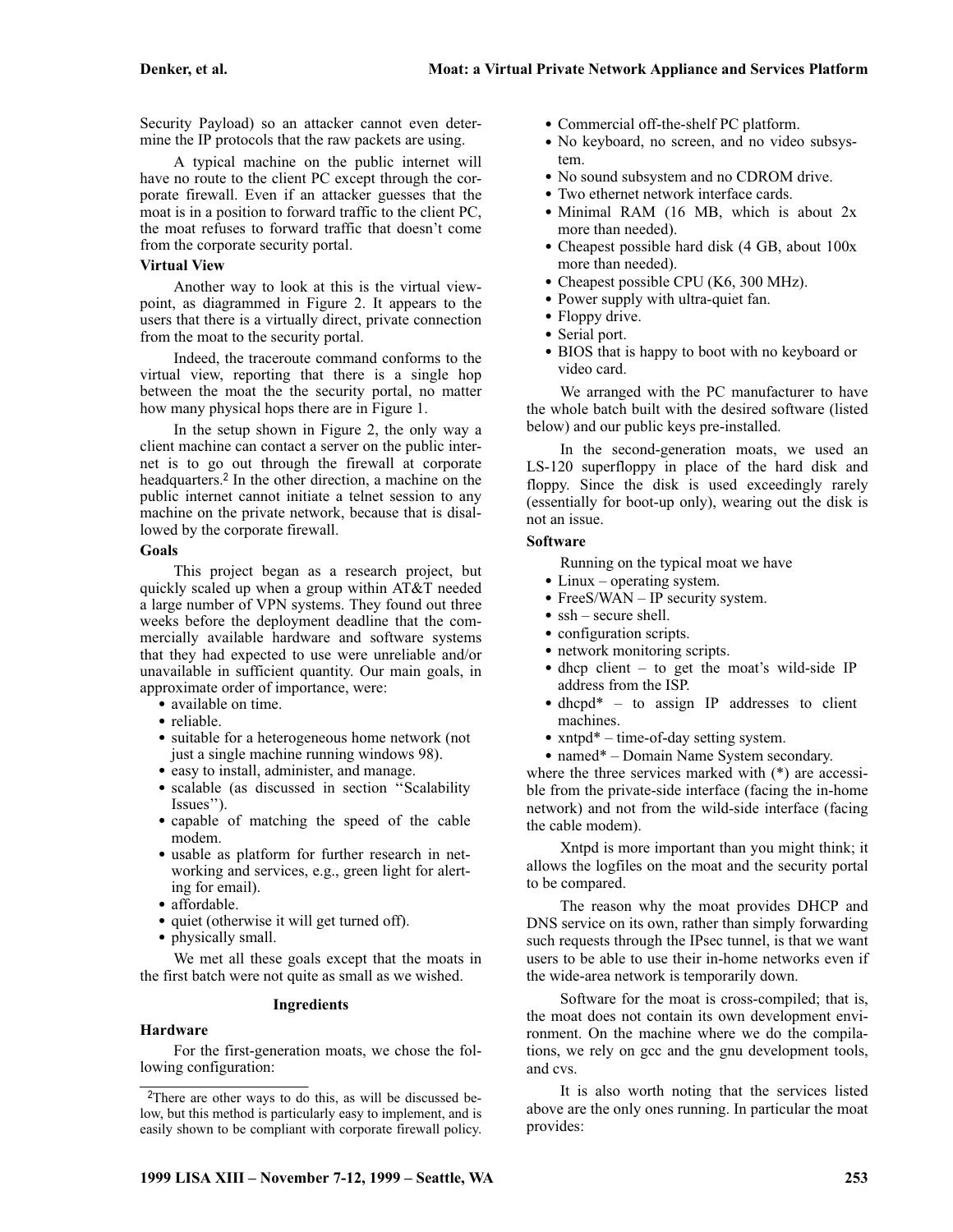- no web server,
- no telnetd.
- no ftpd, and
- none of the basic inetd services. The moat literally will not give you the time of day (port 37).

## **Scalability Issues**

A stated goal of the FreeS/WAN project is to encourage very wide adoption of IP security. Similarly, AT&T is committed to providing secure IP service over shared media (e.g., cable modems) on a large scale. To us, if it's not scalable, it's not interesting.

Therefore it is not sufficient to have an IPsec implementation that supports just a few tunnels per portal, lovingly configured by an expert.

The system must be database driven, so that hundreds or thousands of customers can be transferred from one system to another, without requiring laborious manual re-entry of data.

The system must not assume that the configuration is known and unchanging. When you have hundreds or thousands of tunnels per portal, something is always changing.

At our behest, the FreeS/WAN team added many "scalability" features to the IPsec system. These include:

- The system can add, delete, or reconfigure tunnels on the fly. The configuration file, which in small-scale systems could be a single flat file, implements an include directive which allows us to implement a database with one record per moat. Note that we are using the Linux directory/file system as our database, using one file per record.
- If one of the tunnels cannot be brought up, the system does not hang waiting for it, but goes on to the next.

# **Configuration Procedure**

## **Databases**

We have a simple database that lists all the moat customers. The key fields include

- the wild-side IP address (in case the ISP statically assigns one to this customer) or an indication that the wild-side address will be assigned dynamically via DHCP.
- the range of private-side IP addresses (which we assign arbitrarily).
- the email address to which we send the ''welcome'' message and instructions for configuring the client machines.

We have a collection of shell scripts (about 1000 lines total) that extracts the required information from the database and configures the moat. Without these scripts the configuration would be quite laborious and error prone. There are more than a dozen configuration files that are affected.

## **Identification Without Static IP Addresses**

The current versions of the FreeS/WAN IPsec package provide only one way for a moat to identify itself, namely, its wild-side IP address. This is a disaster in cases where the ISP assigns a non-constant address to the moat. To overcome this limitation, we devised a complex procedure:

- The moat gets its wild-side IP address *du jour* from the ISP via DHCP.
- The moat rewrites its IPsec configuration files accordingly.
- The moat contacts the security portal using ssh. Note that this does not require the IPsec tunnel to be operational.
- The security portal infers the moat identification based on what ssh key the moat presents, and can see what IP address the moat is using.
- The security portal rewrites its IPsec configuration files accordingly.
- Both sides bring up the tunnel using the new configuration.

The IPsec RFCs envision other forms of identification, such as using the Fully Qualified Domain Name (FQDN) but they have not yet been implemented in FreeS/WAN.

## **Comparison Against Alternatives**

- We have seen hardware solutions that provide features comparable to the moat, but they were more than twice the price of the moat, and were hard to administer.
- Our cable provider charges extra for more than one IP address, and won't provide more than three IP addresses at any price. This affects all VPNs implemented in software.
- We have evaluated software solutions. The leading contender...
	- is not reliable for windows 95. Even on windows 98 it has been known to crash in such a way as to wipe out your C drive.
	- is not available for non-microsoft systems.
	- requires laborious and error-prone installation per PC.
	- requires laborious re-configuration every time the ISP changes the client's wildside IP address. Note that some ISPs change the IP address multiple times per week.
- The microsoft implementation of PPTP has half a dozen known security holes.
- We probably could have achieved comparable results using other operating systems and/or IPsec packages. There are so many of them that we could not possibly evaluate them all.

## **Multiple In-Home Networks**

In many homes, there are multiple computers, and having them all connected to the same virtual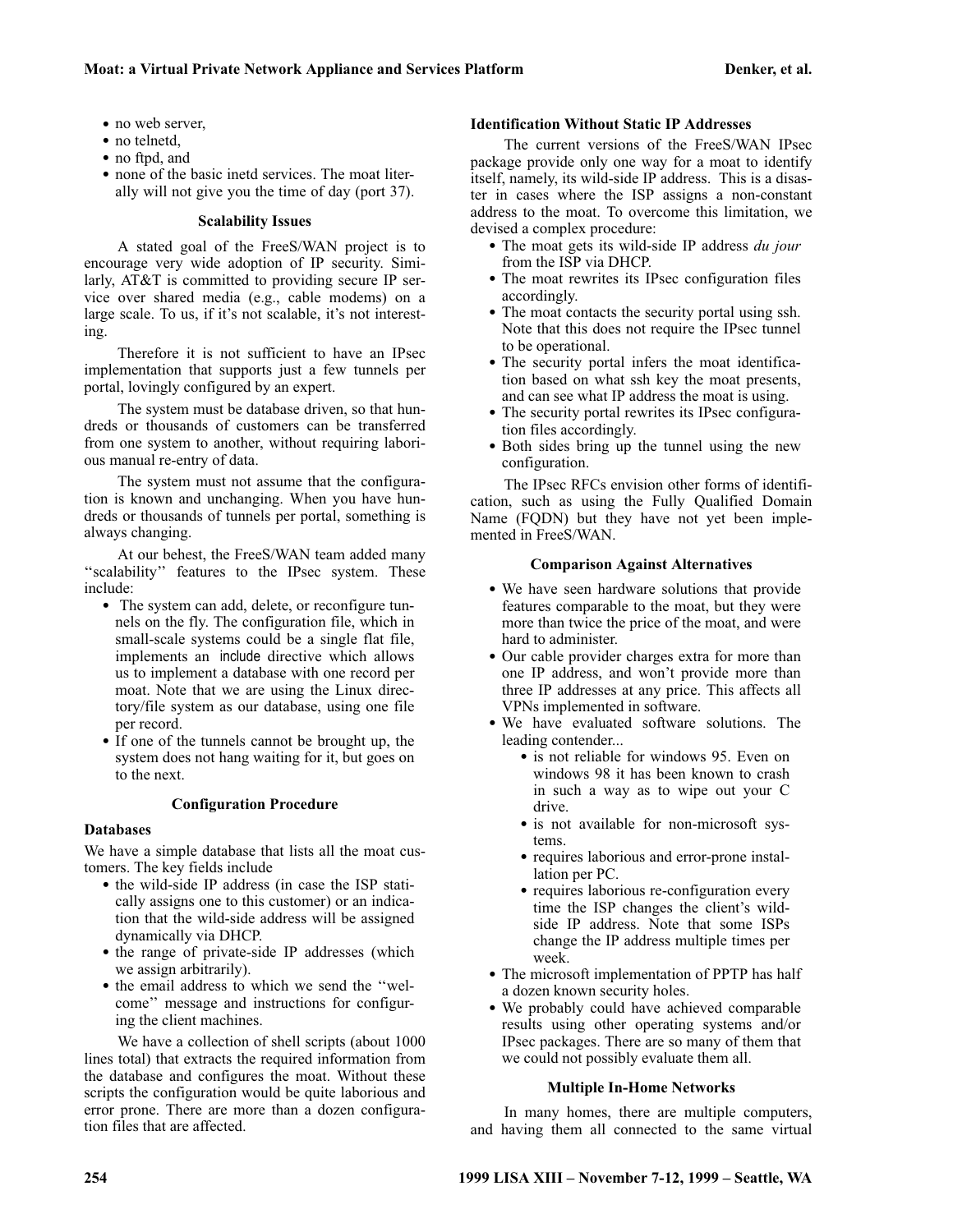private network may not be the optimal configuration.

- For example, there may be kids in the house who want to surf the internet. The kids have their own computer(s) and should not be using the corporate work-at-home computers.
- As another example, there may be two or more adults with different employers, each of which needs a separate VPN.

### **Brute-Force Solutions**

Right now the kid-net feature can be implemented as shown in Figure 3, where PC-a is connected directly to the wild internet. The user puts a hub between the moat and the cable modem, and arranges with the cable provider to get  $N + 1$  IP addresses (one for the moat, plus one for each of the non-corporate client machines). Typically the cable provider imposes a modest charge for each additional IP address, and some providers impose a limit of three IP addresses per customer, or some other low limit.

A lame approximation of this feature can be achieved without paying for a second IP address. You take turns plugging the moat or the kids' computer directly to the cable modem. The cable modem must be reset each time (because it otherwise remembers the Media-Access address of the host to which it is connected, and refuses to talk to any other host). Each reset takes about three minutes. Sigh.

## **Moat-Based Solutions**

A more-elegant solution to the same problem is shown in Figure 4. The wild-side interface of the moat is physically capable of accessing the entire internet. We can put another connector on the moat, implementing another subnet that the kids could use. An advantage of this over the previous solution is that the moat would offer this subnet some minimal firewall service.

A similar solution, again employing multiple interfaces on the moat, could provide for multiple VPNs.







**Figure 4**: Multi-Net Software Solution.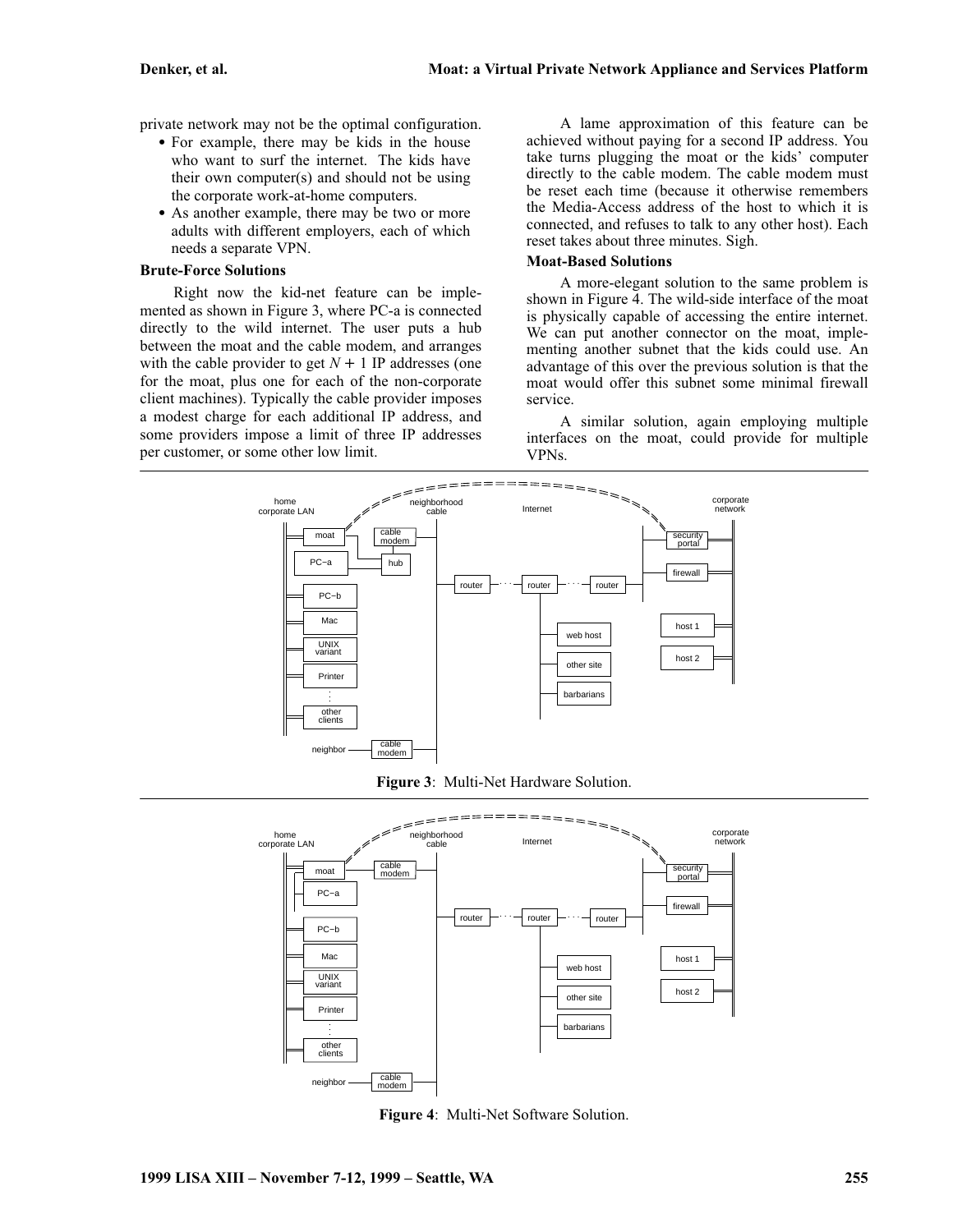This is 100% possible in principle. Like many things, doing it badly would be easy, but doing it well is not so easy. With *N* interfaces on the moat, there are *N* factorial paths that packets could take, most of which are disallowed. For  $N > 2$ , a solution that preserves security with high assurance would require more careful work than we have yet been able to give, so this is still in the experimental stage.

## **Distributed Firewalls**

We now consider the internet connectivity of PCb as shown in Figure 4. This machine (unlike PC-a) has access to the corporate VPN.

Given a sufficiently fast link to the main corporate network, it works just fine for traffic between PCb and generic hosts on the public internet to go through the corporate firewall. However, it would be more elegant, and in some cases more efficient, if the moat itself could implement corporate firewall policy itself, and route such traffic to/from the internet directly. This is discussed in [3].

#### **Tunneling & Fragmentation**

It is quite possible for a tunnel that is fully RFCcompliant to be unable to interoperate with a very large percentage of the sites on the internet, because of fragmentation and MTU problems, as we now explain.

Keep in mind that the objective is reliable and efficient communication. That's all.

As a means to that end, it is better to send a smaller number of large packets, rather than a larger number of small packets. If a packet is fragmented in transit and reassembled before delivery, it magnifies the effect of packet loss in transit. That is because the higher levels of the protocol, which are responsible for retransmission, are forced to retransmit the whole packet, not just the fragment that got lost.

Therefore it is *sometimes* true that the most-efficient packet size is the largest size that can be transmitted without fragmentation, i.e., the *path MTU* (Maximum Transmission Unit). But this is not always true, as discussed below.

As a means to attempt path-MTU discovery, hosts often begin by sending large packets with the DF bit set, and seeing if they get through. But remember this trick is at least two assumptions removed from the

actual goal of reliable and efficient communication. See http://www.ietf.org/rfc/rfc1191.html for details.

Many TCP clients (notably microsoft) make an optimistic guess and set their initial MSS (Maximum Segment Size) to the largest plausible value. This is perfectly proper, and should typically result in efficiency if other players do their part. This initial guess is necessarily made with no knowledge of the actual path-MTU.

The large initial MSS makes it likely that early in the session, packets will be sent that exceed the MTU of some router along the path – especially when there is encapsulation going on at some point, such as an IPsec tunnel. Remember that the MSS concept is applicable at the TCP layer, while the MTU concept is applicable at a much lower layer. The assumption that an MSS of size *X* will correspond to an MTU of size  $X + 40$  is invalidated by the overhead bytes introduced by the encapsulation.

Suppose an oversized packet (with the DF bit set) arrives at a router. The RFC says ''In this case the gateway must discard the datagram and may return a destination unreachable message.'' Specifically this message is ICMP type 3 code 4 and it explains that fragmentation is needed and suggests a new packet size. See http://www.ietf.org/rfc/rfc792.html for details.

Note that the frag-needed messages are *optional* according to the RFC.

We note that path-MTU discovery without them is at best rather inefficient. But in real life, the situation is much worse than that. We observe that the vast majority of the world's web servers improperly assume that the routers *must* return a frag-needed message. The microsoft web site is one of the few that is both efficient and robust... efficient in that it starts out by sending large packets, and robust that it will (even in the absence of frag-needed messages) reduce its MSS if large packets don't get through. See observations section below.

There are some firewalls (the Firewall-One brand in particular, and quite likely others) that in their usual configuration do not pass the ICMP frag-needed datagrams. We consider this a weakness in the firewalls. This is a pain in the neck to fix, but overcomes



**Figure 5**: Interior Minimum MTU.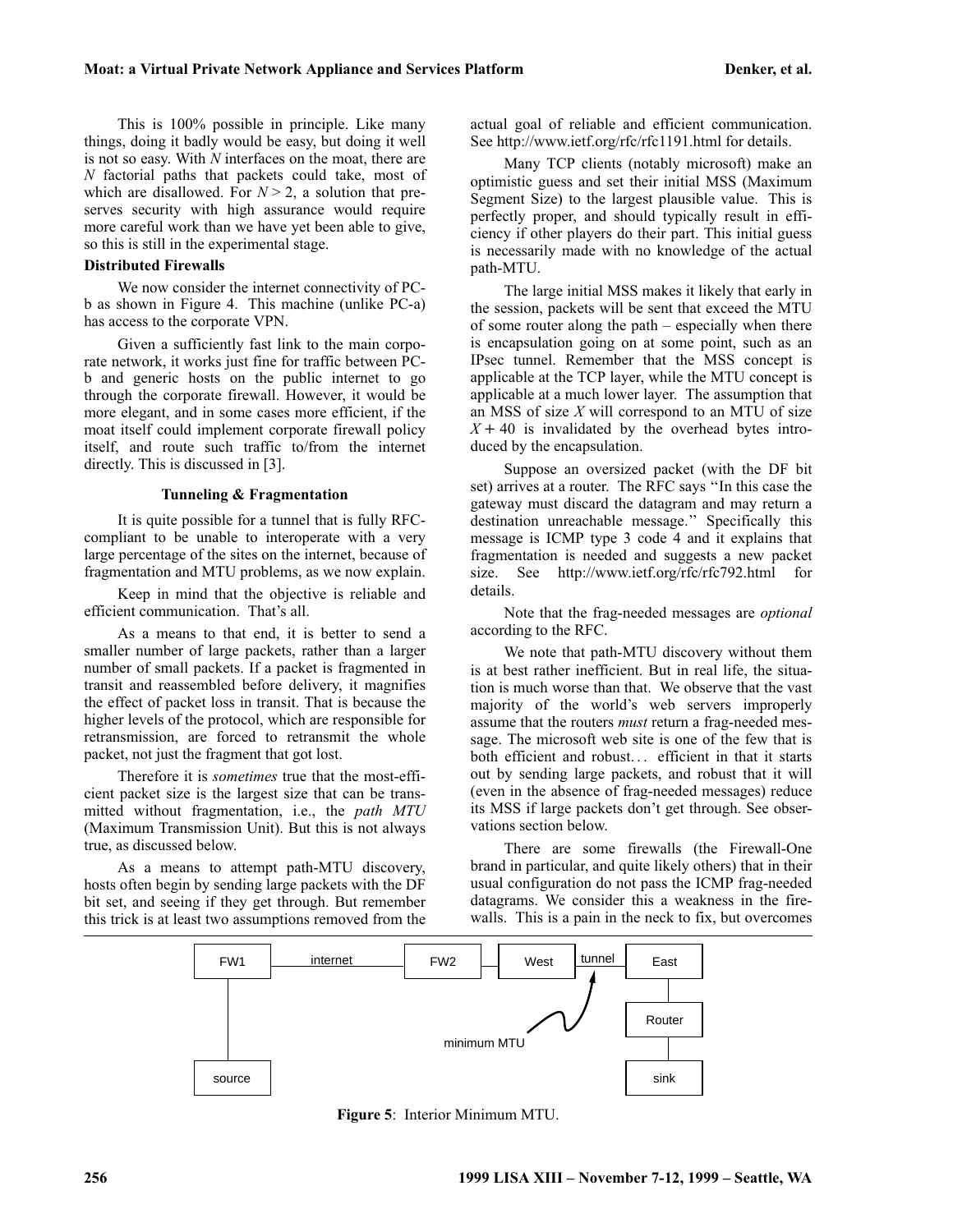the naughty behavior of about half the world's web sites; see details below.

What's much much worse is that the persons administering typical IPsec tunnels cannot in general fix the frag-needed problem by fixing their own firewalls. Consider the situation shown in Figure 5, where there is a tunnel between West and East. Suppose you control FW2 and everything to the right thereof, whereas FW1 and everything to the left thereof belong to somebody else like aol.com.

It appears that something like 15% of the serversites in the world assume that there will be ''no interior minima'' in the MTUs along a path. They create their own black hole, and then improperly fail to perform black-hole detection. Your clients will hang when trying to contact such servers, and there 's almost nothing you can do about it.

Similarly it appears that more than half of the world's sites improperly require the frag-needed messages when there are interior minima.

Note that a verrrry large fraction of the world's clients blissfully (and properly!) negotiate for the biggest MSS they can get.

Finally note that we want the tunnel to interoperate with the world as it actually exists. This is a stricter requirement than merely complying with the RFCs.

Therefore our policy is to have the tunnel implement a virtually-large MTU. This will in some cases require that packets (with DF set) that arrive at one portal (West) be encapsulated in multiple envelopes. When these envelopes arrive at the other portal (East) they will be re-assembled so that an unfragmented

packet can be sent on its way toward the final destination (sink).

This policy comes as a shock to some people, because it eliminates any possibility of the source/sink pair being able to discover the effective MTU of the path inside the tunnel. However this is the way it has to be. Suppose for instance that the path inside the tunnel had (at the real-IP level) an MTU equal to the smallest permissible internet packet. If we tried to force the incoming raw packet to be sent in a single envelope, there would be no room for the encapsulation header overhead, and therefore no connectivity at all. An extreme way to make the same point is this: suppose we are sending IP over ATM, which uses 48-byte packets. Setting the DF bit cannot possibly prevent fragmentation of the IP packet into multiple ATM cells.

The basic, essential function of the DF bit is to ensure that packets that leave the source with the DF bit arrive at the destination in one piece. This is important, because not all hosts are capable of reassembling fragments. Note that any packets that are fragmented on entrance to the tunnel are reassembled upon exit, thereby upholding this essential meaning of the DF bit.

Note that this virtually-large MTU is consistent with the fact that (at the abstract level) there is only one hop between the two ends of the tunnel (as reported by, e.g., traceroute) no matter how many hops there are (at the real-IP level) inside the tunnel.

This inability of the endpoints to discover the MTU of the tunnel will in some cases lead to reduced efficiency. In our application (and we believe in most applications) this inefficiency is vastly preferable to

| Site                       | <b>MTU Observation</b>                                              |
|----------------------------|---------------------------------------------------------------------|
| www.microsoft.com          | efficient and robust; large initial MSS but notches down            |
| www.ibm.com                | inefficient: always requests a small MSS                            |
| www.snap.com               | inefficient: always requests a small MSS                            |
| www.toad.com               | inefficient: never sets DF, always sends small packets              |
| www.sandelman.ottawa.on.ca | inefficient: never sets DF, always sends small packets              |
| www.hotbot.com             | semi-naughty: eventually reduces MSS, but is horribly slow about it |
| www.netscape.com           | naughty                                                             |
| www.altavista.com          | naughty                                                             |
| www.yahoo.com              | naughty                                                             |
| www.clinet.fi              | naughty                                                             |
| www.sgi.com                | naughty                                                             |
| www.psi.net                | naughty                                                             |
| www.cygnus.com             | naughty                                                             |
| www.quintillion.com        | naughty                                                             |
| akpublic.research.att.com  | naughty                                                             |
| www.aol.com                | incorrigible                                                        |
| www.intel.com              | incorrigible                                                        |
| www.compaq.com             | incorrigible                                                        |

**Table 1**: MTU bug observations.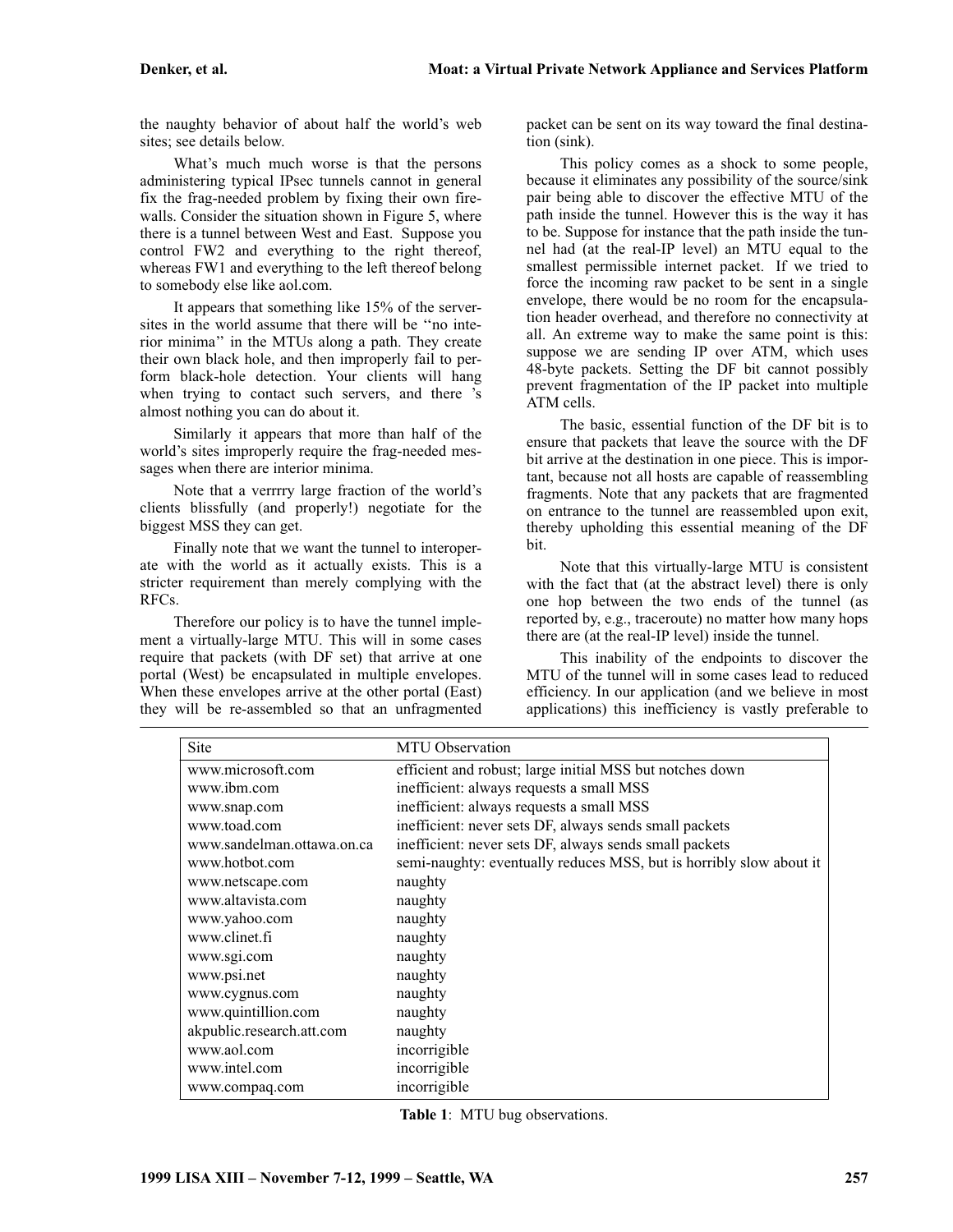the alternative, which is complete inability to reach incorrigible sites such as aol.com and intel.com.

## **Observations**

Terminology: ''naughty'' means the server site (meaning the source/FW1 combination) does not recover properly when we start out with an MSS that cannot be supported by the actual path-MTU, unless an ICMP frag-needed message is emitted by FW2. Similarly ''incorrigible'' means that it does not recover even if the frag-needed messages are being generated and passed by FW2; presumably they are being blocked by FW1 or some such.

Table 1 gives a partial list of servers we've checked.

## **Summary: Tunnel MTU**

- There are lots of firewalls out there that eat ICMP.
- There are lots of naughty sites out there that act as if gateways *must* generate frag-needed messages, even though the RFC doesn't require it.
- There are more than a few incorrigible sites out there which (perhaps because of their own firewalls) don't do the right thing even when fragneeded messages are being sent toward them.
- There are clients (notably microsoft) that negotiate for the largest possible MSS. The source and sink make an initial guess based on information about the MTU of the first link at each end of the path, but they have no initial knowledge of the real path-MTU. This behavior appears to be fully compliant with the RFCs.
- The foregoing can be summed up as follows: many sites make the implicit, improper assumption that the path will have no interior minima.
- Tunneling software is quite likely to break that assumption.
- In special cases, it may be possible to get enough control over the clients so that the tunnel can advertise its real MTU, thereby gaining efficiency . . . but this cannot be the default.
- More generally, to achieve a good level of interoperation with the world as it exists, warts and all, a tunnel needs to have a virtually-large MTU.

#### **Routing**

The main points of this section are:

- Every portal is a router, and needs to act like one.
- The existence of tunnels requires us to re-think basic internet architecture.

Before explaining these points, we must distinguish a couple of concepts: The kernel (Linux in this case) implements a ''kernel routing table''. This allows packets within a given host to be routed to the correct interface (eth0, eth1, et cetera). Given a properly set up routing table, the host can function as a gateway, so packets that come in on one interface can be forwarded to another. We will call this level of functionality a *micro* router.

A fully-featured internet router requires other functions. It needs to run a program such as routed(8). That is, it needs to send and receive routing messages, so that it and its peers can keep their routing tables up to date in the face of ever-changing network connectivity. A host with this level of functionality we will call a *macro* router.

#### **Layers of Routing**

Next, we must distinguish three or four levels of routing that must occur:

First, there is routing that occurs well below the IPsec layer. Consider the routers shown in Figure 1. They must maintain their routing tables to reflect the routes that connect them. This occurs at the raw-IP layer, and the portals at the ends of the IPsec tunnels generally do not and cannot know anything about this.

Next, there is routing that should occur below the IPsec layer but which is actually done at the IPsec level. The current FreeS/WAN implementation does not trust the kernel routing tables to send the IPsec traffic over the right route. Therefore, as part of the IPsec configuration, FreeS/WAN must be told about the ''next-hop'' router. That is, in Figure 1, the moat must be told the IP address of the ''west'' router, and the corporate security portal must be told the IP address of the ''east'' router.

Next, there is routing that must occur at the IPsec layer. The linux 2.0xx kernel routing mechanism can only route traffic based on the destination IP address. However, the IPsec specifications require that decisions about how to encrypt, and how to route traffic, must be made on an assortment of ''selectors'' including destination address, source address, protocol type, et cetera. The current version of FreeS/WAN only implements the source and destination selectors.

Another type of routing occurs at or above the IPsec layer. This occurs when a given host has more than one tunnel that serves the same subnet. In Figure 1, imagine that there were redundant security portals on the corporate wide-area network, located at a number of different sites. The IPsec implementation on the moat would need to choose which of these tunnels to use. This decision would be based on information from lower protocol layers, i.e., how efficiently each tunnel can carry traffic, whether it is up at the moment, et cetera.

Finally, there is routing that must occur above the IPsec layer. A portal creates a route to the machines on the far end of the tunnel. In general, the portal should act like a macro-router; i.e., it should advertise this route. For instance, in the case of multiple portals just described, hosts and routers on the corporate network would have a choice of which portal to use when sending traffic to the moat. This would depend not only on the efficiency of the tunnel (once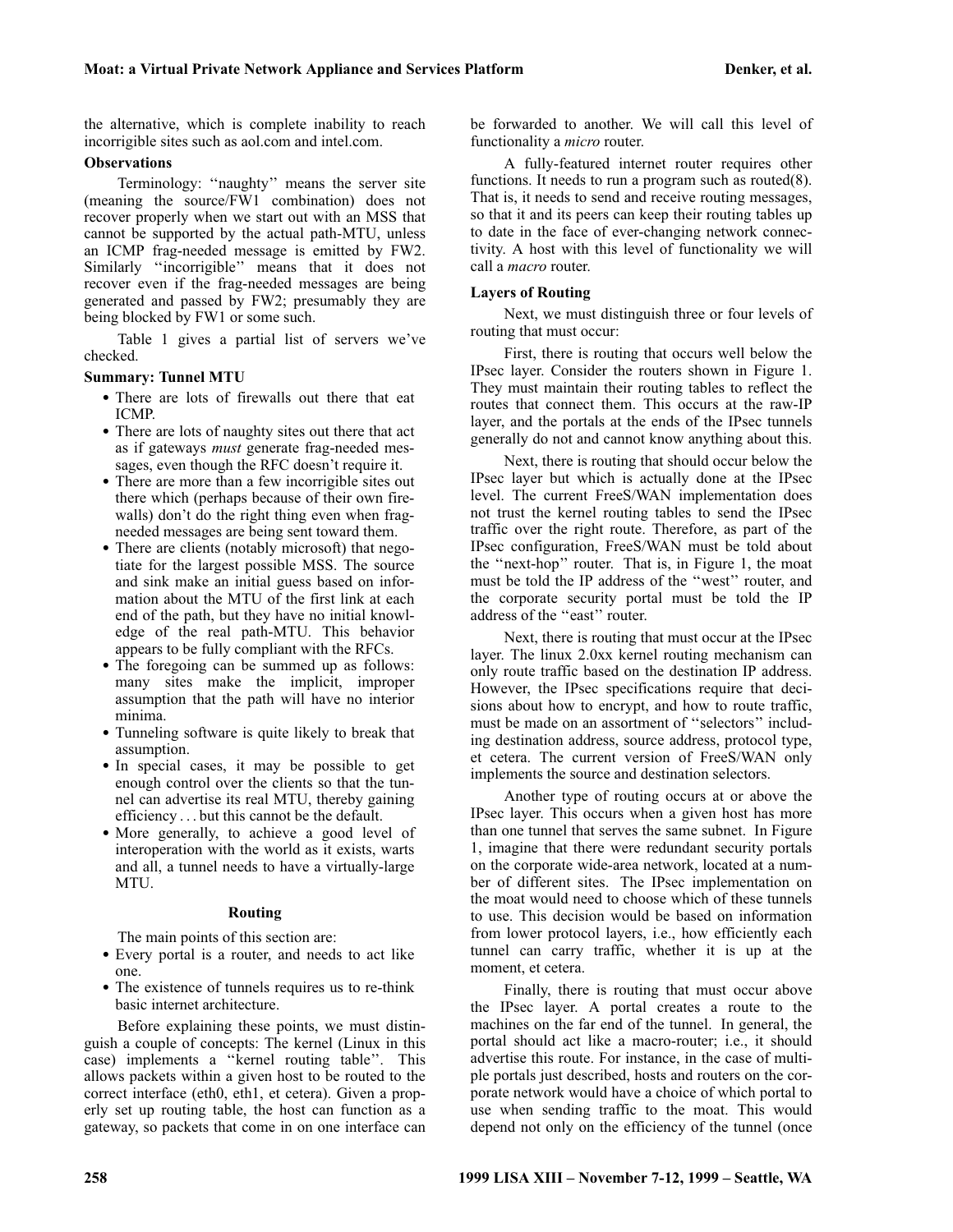the traffic reached the portal) but on how efficiently a given host could reach a given portal.

The current version of FreeS/WAN cannot handle redundant tunnels. It does not perform high-level macro-routing (i.e., advertising its routes). It does not gracefully handle low-level macro-routing (e.g., changes in the address of the ''west'' router). These are hard problems, and are very high on our wish-list.

# **Grand Implications**

Consider the following chain of implications:

- There are many good reasons to widely deploy IPsec.
- IPsec requires tunneling. This is the first good reason for really wide application of tunneling.
- The existence of tunnels requires a re-think of the basic design of the internet.

The existing procedures for macro-routing do not appear to scale very well. There are too many routes, and too many updates to the routing tables.

The deployment of large numbers of tunnels could greatly increase the number of routes. This can be expected to put additional stress on the routers.

Furthermore, we must examine the notion that the tunnel is layered on top of the raw-IP link. Link failures break this notion, cutting across the layer boundaries. If (in Figure 1) the route from ''west'' to "east" changes, that's no big deal, but if "west" totally loses its connection to ''east'', then the moats (possibly a very great number of moats) must be notified.

The technique of sending routine enquiries (''keep-alive'' messages) to check on the health of a path scales exceedingly poorly. If every endpoint of every conversation tried to do this, very soon the entire bandwidth of the net would be used for keepalive messages. A better strategy is for each node to keep track of the health of its immediate neighbors. Then, if there is an outage, it can send appropriate notifications using higher-level protocols.

The present situation has at some interesting upsides. For example, the IPsec header contains a sequence number. If packets arrive out of sequence, it is a sensitive indicator of loss – more sensitive than the sequencers built into the higher-level protocols. Having a good loss indicator is very important, since loss is practically the only usable indicator of congestion.

It may be possible to exploit this and other properties of the IPsec protocol to solve some problems. Since the IPsec protocol is not 100% set in stone at this point, we have what may be a once-in-lifetime opportunity to design in additional features to solve important problems that heretofore seemed only tangentially (or less) related to the basic objectives of IPsec.

## **Other Lessons Learned**

• Until recently, the ethernet drivers for Linux were quite intolerant of small variations in the ethernet cards. We found many cases where a driver worked OK with a name-brand card, but failed miserably with clones, even clones that work perfectly well under MS windows.

Furthermore, we found that even with namebrand cards, many of the drivers failed under high-load conditions. This was particularly serious because the FreeS/WAN Linux-IPsec system appears to stress cards and drivers in ways that ordinary network traffic does not.

Recent drivers seem much better behaved.

• Linux is remarkably vulnerable to having its power turned off when the filesystems have not been cleanly unmounted.

Since the moat has no screen or keyboard, a filesystem inconsistency that cannot be fixed by "fsck -a" or other automatic procedure incapacitates the system totally and permanently. We fixed this by mounting a ramdisk on  $/$ , making /usr read-only, and arranging that if /var fails fsck, it is restored from a read-only backup.

• In the home environment, people are quite intolerant of machines with noisy fans.

## **Performance**

The round-trip "ping" time between a typical client machine and a typical host on the corporate network is routinely less than 25 milliseconds for short packets and less than 85 milliseconds for 1400 byte packets. Almost all of this time is attributable to the link between the moat and the security portal at the real-IP level; the encryption and encapsulation takes at most 1 ms for the short packets and at most 15 ms for the long packets.

On a laboratory link with negligible delay at the real-IP level, the system is observed to sustain a throughput of 6.9 megabits per second. This is at or near the limit imposed by the CPU cycles required to perform the triple-DES encryption of the data stream.

Hardware reliability has been good. During roughly 2000 moat-weeks of operation, we have not had any failures in the field except for one case where it appears the cable modem and moat were destroyed by a lightning strike, one hard-disk crash, and one transient outage attributed to overheating in an un-airconditioned location in midsummer.

Software reliability has been good. We discovered one race condition that would cause a tunnel to fail with a probability of about 0.1% per day per moat. The FreeS/WAN authors quickly fixed this. The only large-scale outage resulted from a failure of syslogd of all things, due in turn to the Linux kernel's highly suboptimal implementation of fsync(). It uses an  $N^2$